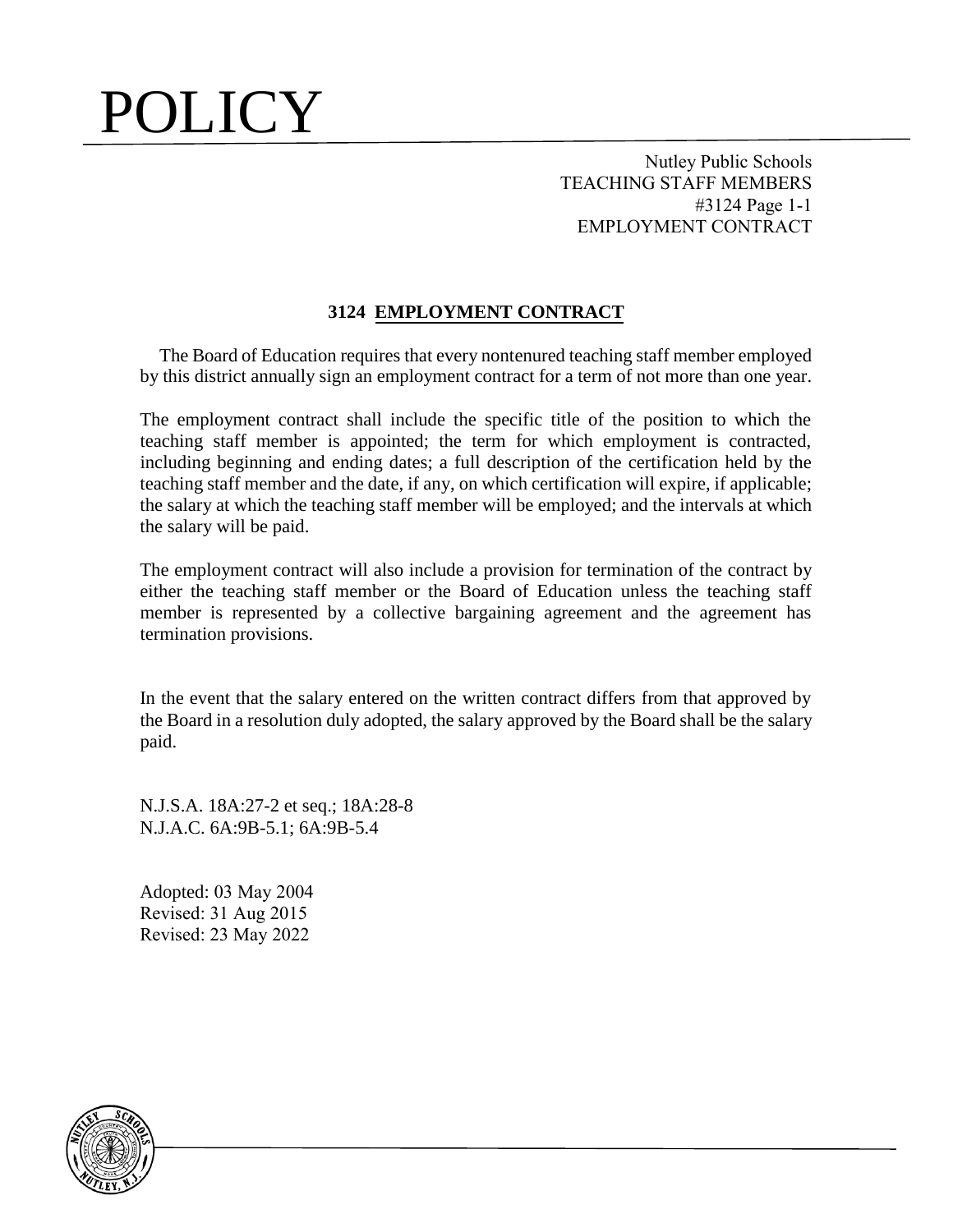Nutley Public Schools TEACHING STAFF MEMBERS #3141 Page 1-1 RESIGNATION

#### **3141 RESIGNATION**

The Board of Education will enter a contract with each nontenured teaching staff member providing, in part, for the termination of employment by either party on proper notice in accordance with Policy 3124.

An employee's resignation must be tendered in writing via paper or electronic mail to the Board through the Superintendent who may accept the resignation on behalf of the Board. Any such acceptance of a resignation will be ratified by the Board at its next meeting.

A member who offers insufficient notice of resignation will be paid only through the last day of service. In addition, the Board may notify the Commissioner of Education of any tenured teaching staff member who terminates his/her position without having given sixty days written notice to the Board unless the Board approves the tenured teaching staff member's release on shorter notice. The Commissioner of Education may suspend the tenured teaching staff member's certificate for not more than one year for failure to give such notice.

N.J.S.A. 18A:26-10; 18A:28-8 N.J.A.C. 6A:9B-4.8

Adopted: 03May 2004 Revised: April 2005 Revised: 14 Sept 2015 Revised: 23 May 2022

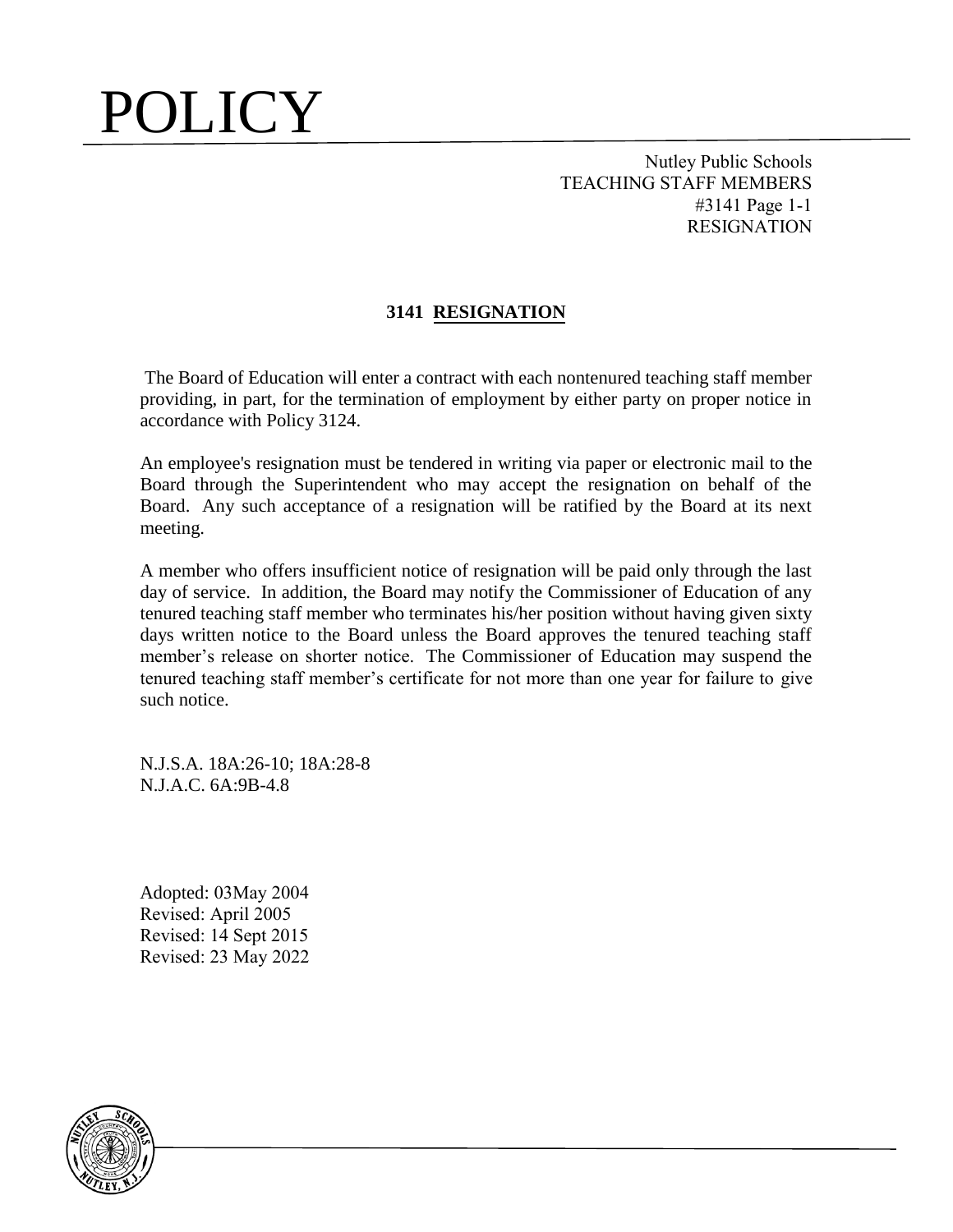Nutley Public Schools TEACHING STAFF MEMBERS #3151 Page 1-1 ASSESSMENT OF PAY

#### 3151 ASSESSMENT OF PAY

The Board of Education believes that the proper performance of a teaching staff member's professional duties requires the punctual commencement and proper completion of all assigned services.

The Superintendent or designee shall assess the following penalties when a teaching staff member fails to render or only partially renders services for which the Board has contracted:

1. The accumulation of 8 unexcused instances of tardiness in an assigned period in any one school year will result in a wage deduction in the amount of  $\frac{1}{2}$  day pay;

2. Each unexcused instance of tardiness after the 8 in the same school year will result in a wage deduction in the amount of  $\frac{1}{2}$  day pay for each such instance;

3. Any unexcused absence during the working day will result in a wage deduction equal to the ratio of the periods missed to the total periods scheduled, times one twohundredths of the employee's annual salary.

The Building Principal shall determine whether a teaching staff member's tardiness or absence is excused or unexcused.

A record of instances of tardiness and absences will be maintained in each teaching staff member's personnel file in accordance with Board Policy No. 3212.

The Superintendent or designee is authorized to direct properly cautioned teaching staff members who are repeatedly tardy not to report at all on those days when they cannot report on time and to suffer such wage penalties as may be appropriate.

N.J.S.A. 18A:25-7; 18A:27-4; 18A:29-4

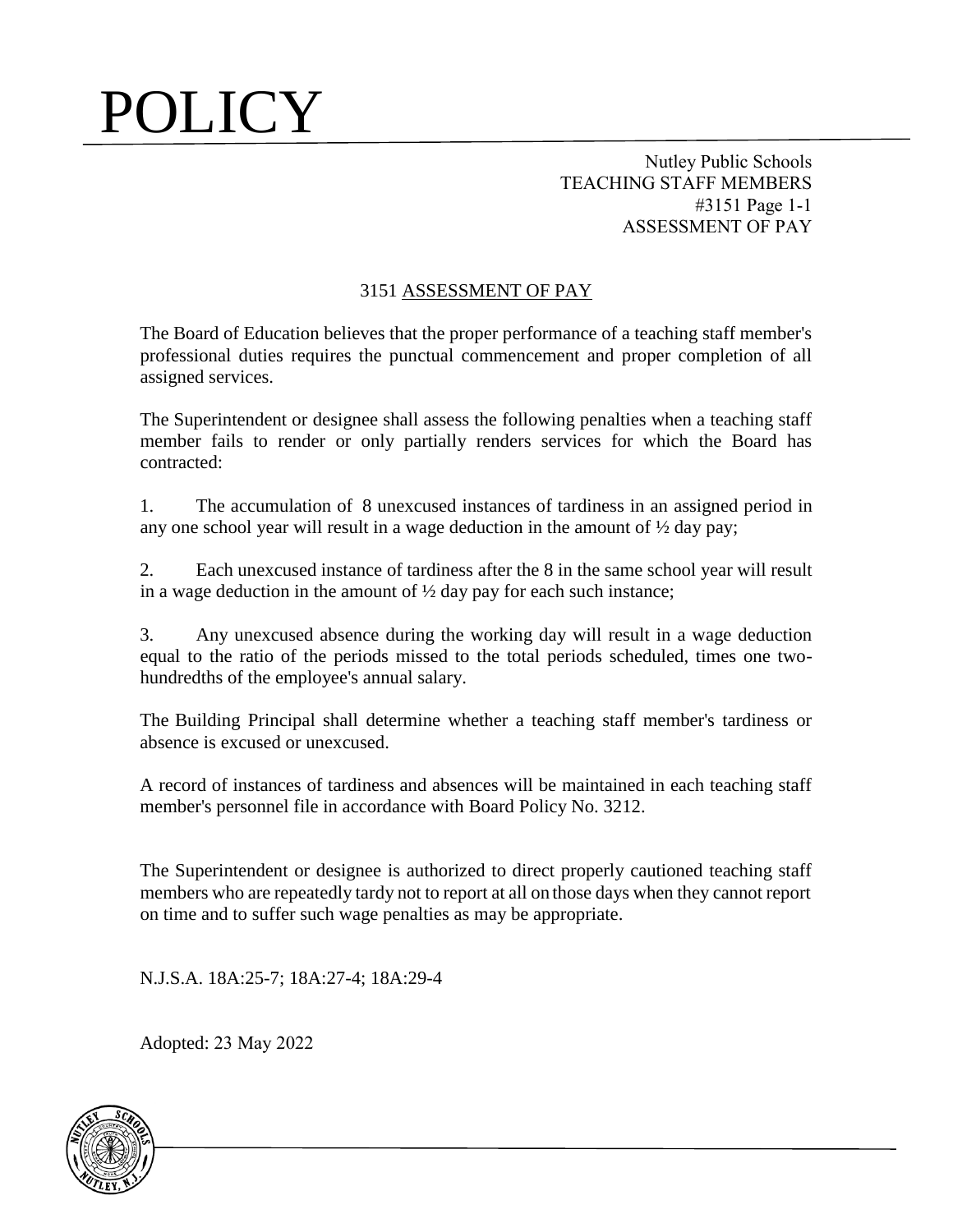Nutley Public Schools TEACHING STAFF MEMBERS #3340 Page 1-1 **GRIEVANCE** 

#### 3340 GRIEVANCE

The Board of Education shall develop and practice reasonable and effective means for the resolution of disputes that may arise in the employment of teaching staff members not covered by the terms of a negotiated agreement.

The Board directs that any grievance not provided for by negotiated agreement be resolved by submission to the following grievance procedure, which is designed to promote proper and equitable settlement of grievances at the lowest appropriate level and to facilitate an orderly process for the resolution of grievances.

For the purposes of this policy, "grievance" means an unresolved problem concerning the application or interpretation by an officer or employee of this district of law, regulations of the State Board of Education, the bylaws or policies of the Board, or the administrative regulations of the Superintendent; "grievant" is a district employee who alleges a grievance or the employee's representative; "party" means the grievant or any person named in the grievance as allegedly having violated a law, bylaw, policy, or regulation; and "day" means a school day.

If the same or substantially the same alleged grievance is made by more than one employee, a single grievant may process the grievance through the grievance procedure on behalf of all grievant. The names of all the grievant will appear on all documents related to the settlement of the grievance.

A grievant may be represented or accompanied at any time by a person whom the grievant chooses.

A grievant may use personal leave time when it becomes necessary to process a grievance during school hours. A grievance that arises late in the school term will be submitted to an expedited process in order that the grievance may be resolved as soon after the school term as possible. There will be no reprisal of any kind taken against any employee or employee's representative for participation in a grievance.

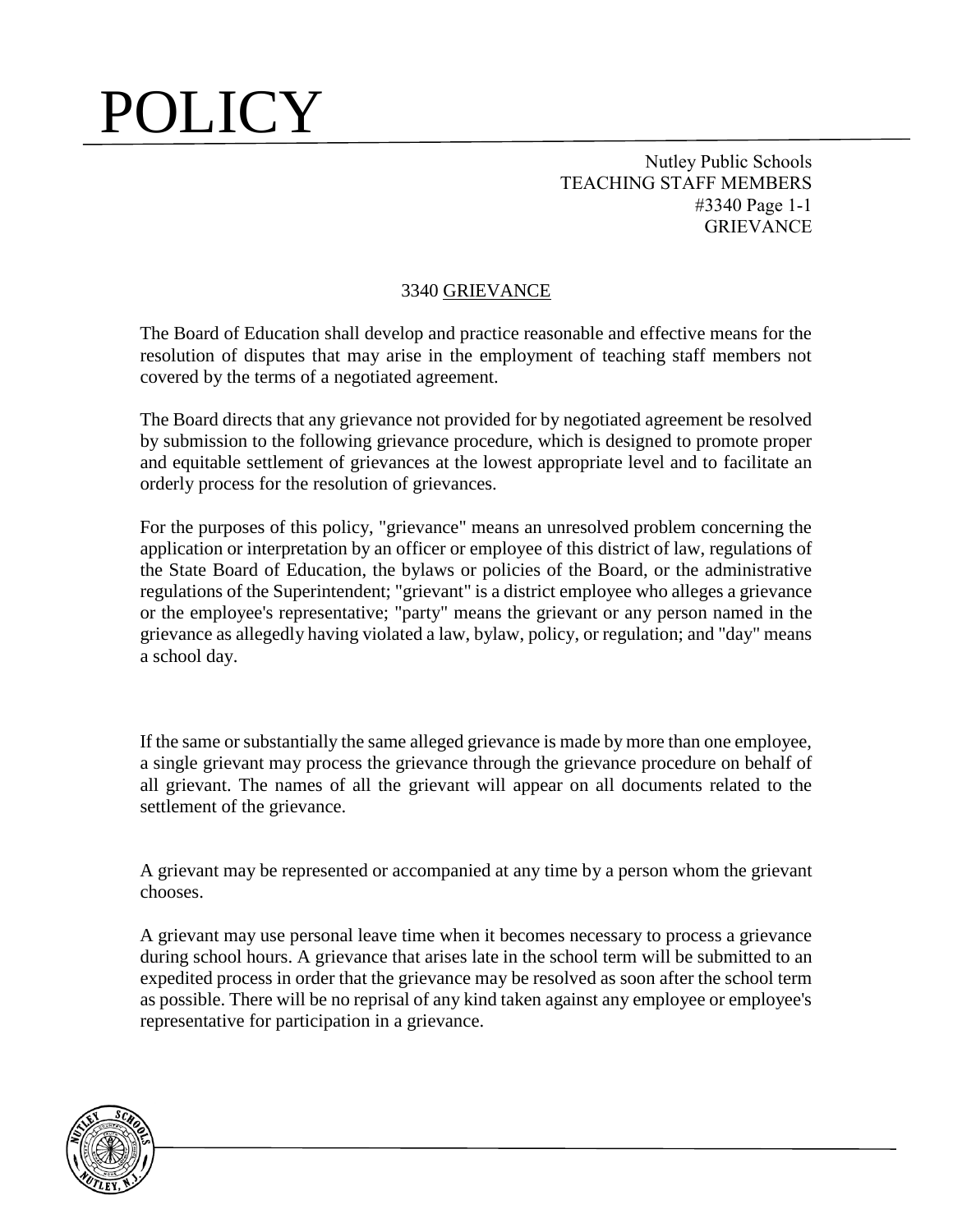Nutley Public Schools TEACHING STAFF MEMBERS #3340 Page 2-1 GRIEVANC

All documents, communications, and records regarding the processing of a grievance will be filed in a separate grievance file and will not be kept in the personnel file of any of the participants of the grievance.

Any alleged grievance should, at the first instance, be discussed in one or more private, informal conferences between the parties involved or between the grievant and his/her immediate supervisor. A grievance not resolved in one or more such private meetings may be processed in accordance with the following procedure.

Level One

Within twenty working days of the occurrence of the act or omission giving rise to the grievance, the grievant must present his/her grievance in writing to the grievant immediate supervisor. The written document will be a clear, concise statement of the grievance and will include the law, rule, policy, or regulation that the grievant alleges to have been violated; the factual circumstances on which the grievance is based; the person or persons involved; the decision, if any, rendered at the private conference; and the remedy sought.

Any party to the grievance may request a personal conference with the supervisor in order to resolve the grievance.

Within seven working days the supervisor shall present a decision to the grievant in writing. If the supervisor does not respond during the time permitted, the grievant may appeal to the next level.

Level Two

A grievant not satisfied with a decision at Level One may appeal that decision in writing to his/her principal / assistant superintendent or supervisor within three working days after receipt of the decision or the expiration of the time during which the decision must be rendered. The written appeal will include a copy of the original grievance; the decision rendered, if any; the name of the grievant representative, if any; and a clear, concise statement of the reasons for the appeal of the decision.

Any party to the grievance may request a personal conference to discuss the grievance.

The supervisor shall present a decision to the grievant within five working days. If no decision is rendered within that time limit, the grievant may appeal to the next level.

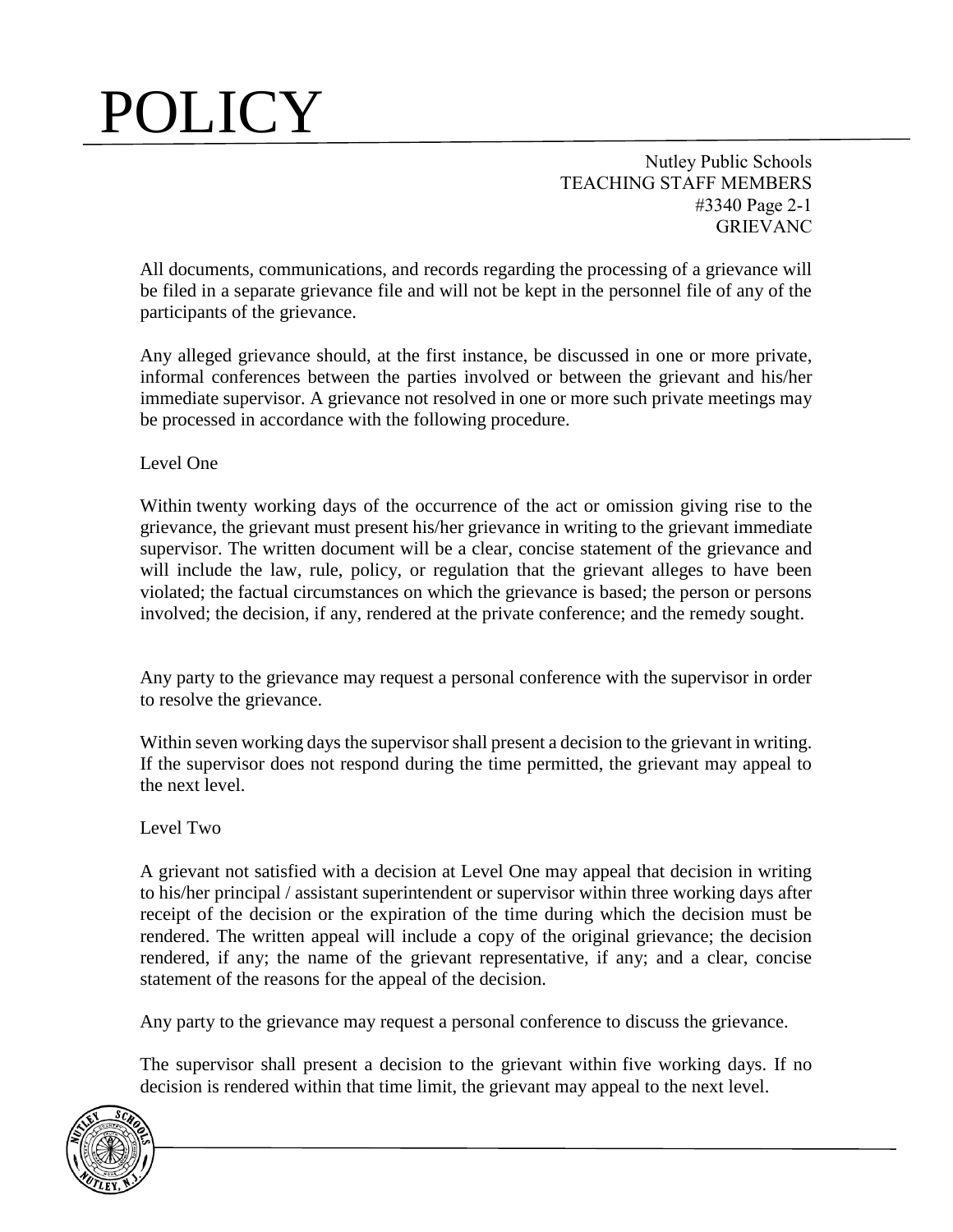Nutley Public Schools TEACHING STAFF MEMBERS #3340 Page 3-1 **GRIEVANC** 

Level Three

A grievant not satisfied with a decision at Level Two may appeal that decision in writing to the Superintendent within five working days after receipt of the decision or the expiration of the time during which the decision must be rendered. The written appeal to the Superintendent will include copies of the original grievance, the appeal of that grievance at Level Two, and the decision, if any, rendered at Level Two. Within ten working days after the delivery of the appeal, the Superintendent shall investigate the grievance, giving all persons who participate in Levels One and Two a reasonable opportunity to be heard.

Within ten working days of the presentation of the appeal, the Superintendent shall submit a decision in writing together with the reasons that support that decision to the grievant and any other party to the grievance. If the Superintendent does not render a decision within that time limit, the grievant may appeal to the next level.

Level Four

A grievant not satisfied with the Superintendent's decision may appeal that decision in writing to the Board within ten working days after the receipt of the decision or the expiration of the time during which the decision must be rendered. The written appeal to the Board will include copies of the original grievance, the appeal of that grievance at Level Two, and the decisions, if any, rendered at Levels Three and Four.

The Board shall schedule the grievance for hearing at a private session to be held within forty-five calendar days of the presentation of the appeal. The grievant shall be present at the hearing and may require the presence of a party to the grievance.

Within fifteen calendar days of the hearing, the Board shall submit its decision in writing together with reasons that support the decision to the grievant. A copy of the decision shall be given to the Superintendent and to any other party to the grievance.

The decision of the Board shall be final.

Level Five

The grievant may appeal the decision of the Board to an arbitrator mutually chosen by the grievant and the Board. In the event the grievant and the Board are unable to agree on the

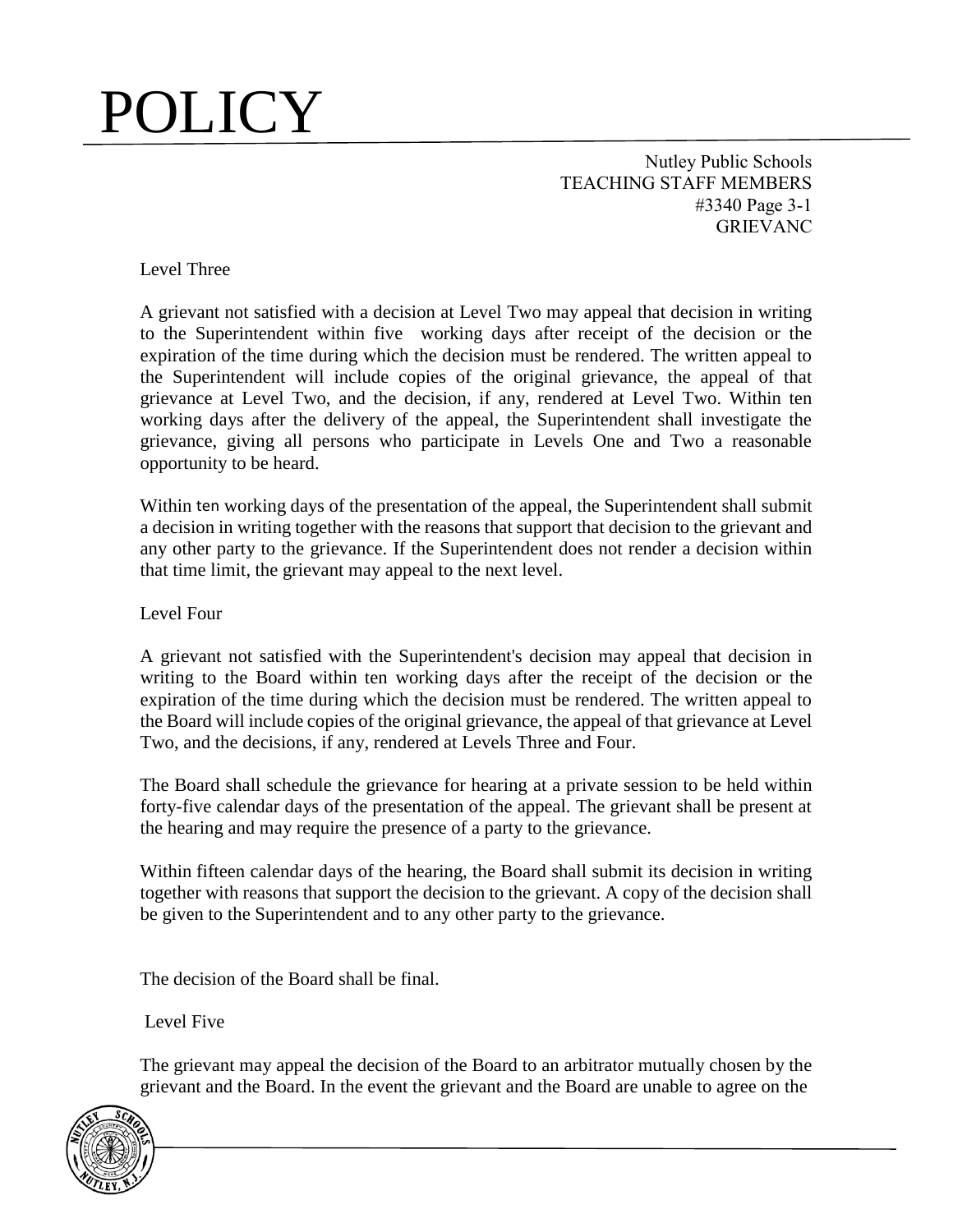Nutley Public Schools TEACHING STAFF MEMBERS #3340 Page 4-1 GRIEVANC

selection of an arbitrator within ten working days, the grievant and the Board shall each select an arbitrator and the arbitrators so selected shall select a third arbitrator by agreement.

The arbitrator or arbitrators shall receive evidence and hear testimony concerning the grievance at a private hearing.

The arbitration award shall be final and binding.

N.J.S.A. 34:13A-5.3

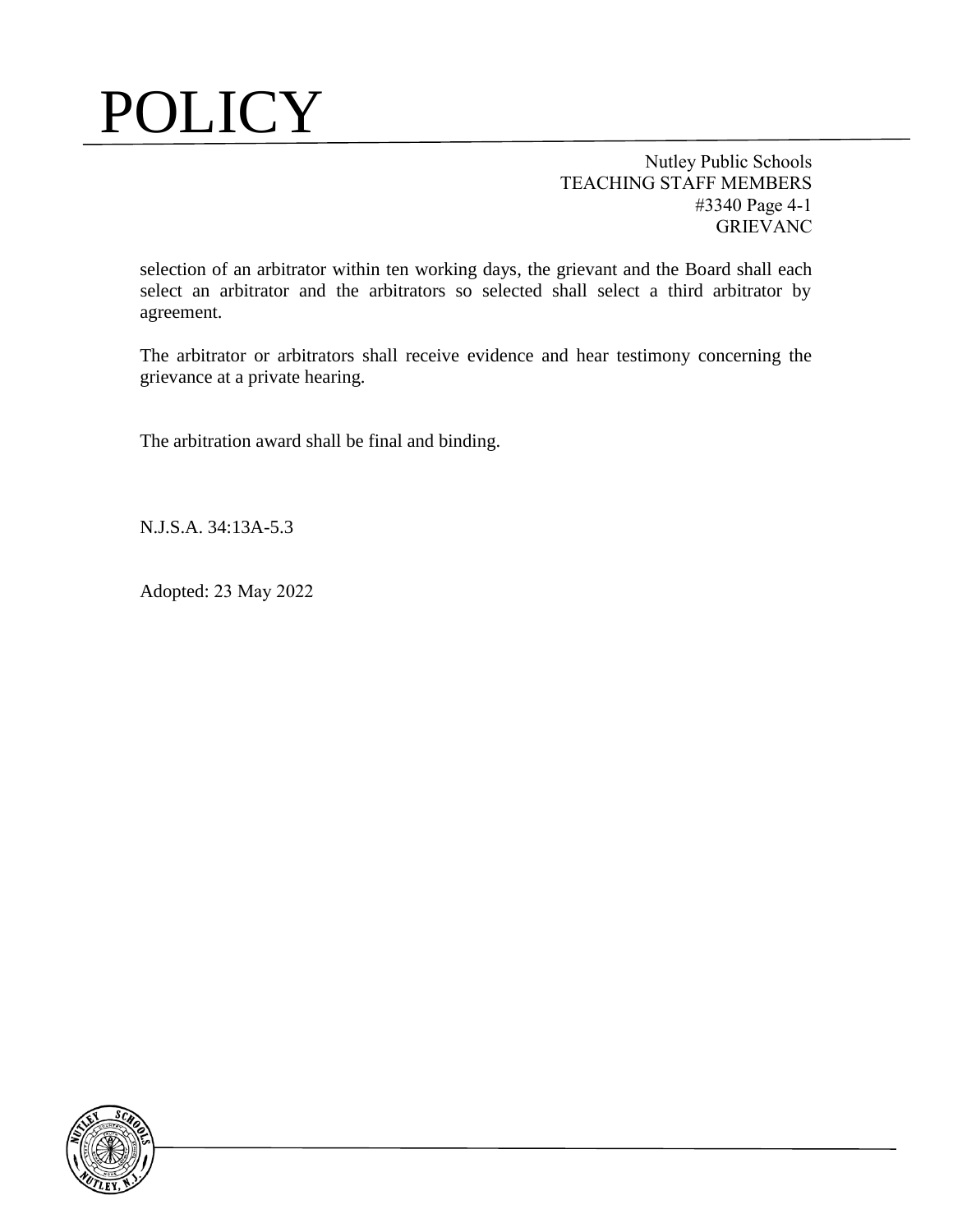Nutley Public Schools TEACHING STAFF MEMBERS #3371 Page 1-1 SHORT TENURE PERIOD

#### 3371 SHORT TENURE PERIOD

The Board of Education recognizes that it is authorized by statute to create a probationary period shorter than that required by statute for any category of district employment.

N.J.S.A. 18A:28-5

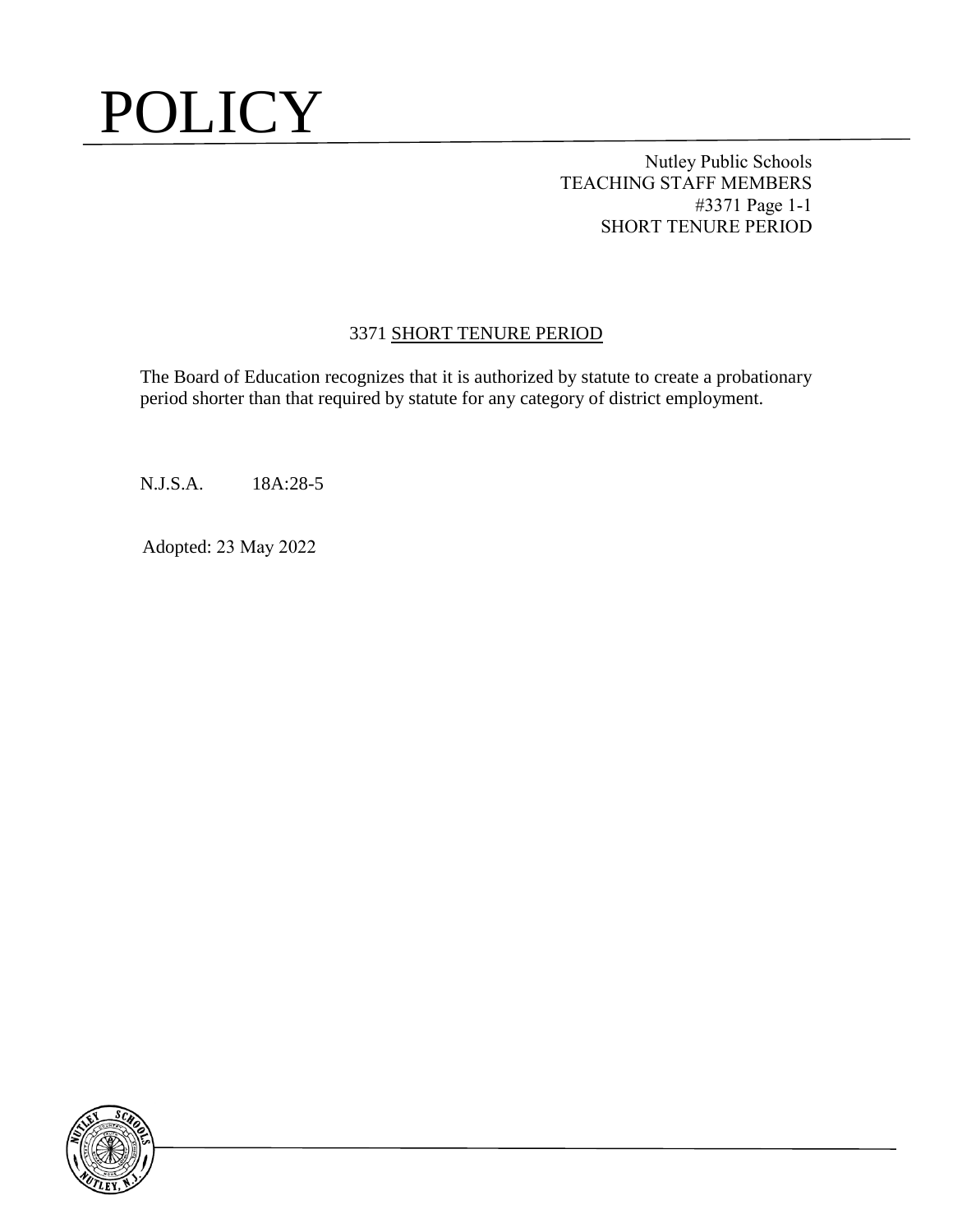Nutley Public Schools SUPPORT STAFF #4124 Page 1-1 EMPLOYMENT CONTRACT

#### **4124 EMPLOYMENT CONTRACT**

The Board of Education requires every nontenured support staff member annually sign an employment contract for a term of not more than one year.

The employment contract shall include the date; name of the employee; the beginning and ending dates of service (fixed term appointment); the salary to be paid and the manner of payment; an authorization for salary deductions as applicable; and such other terms and conditions as may be necessary to a complete statement of the employment relationship.

The contract may include a provision for a probationary employment period with a provision providing the Board the right to terminate the employment of the nontenured support staff member at the completion of the probationary employment period. The contract will include a provision for the termination of the nontenured support staff member's contract on 60 days' notice duly given by either party.

In the event the salary entered on the written contract differs from that formally approved by the Board, the salary approved by the Board shall be the salary paid.

Adopted: 03 May 2004 Revised: 23 May 2022

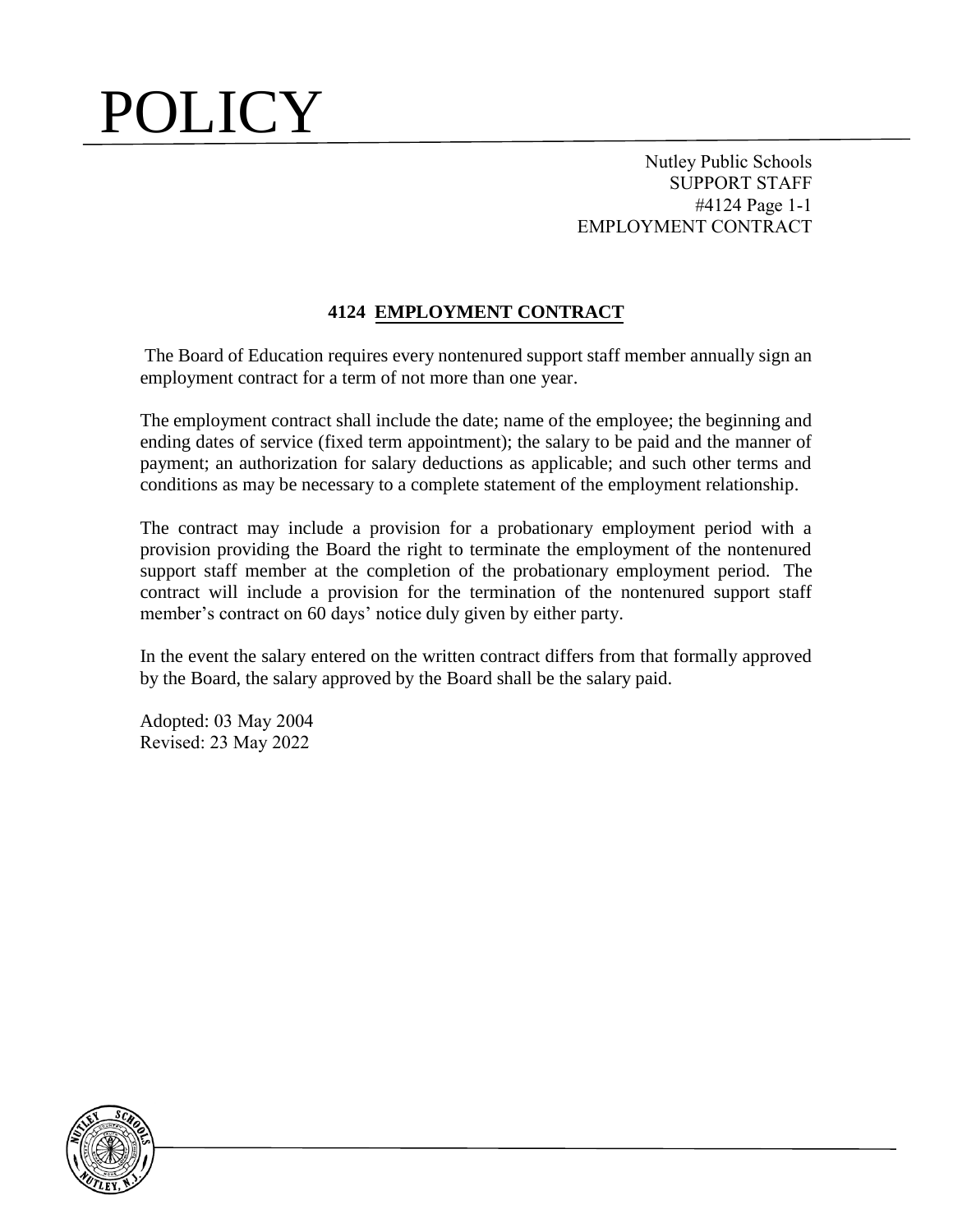Nutley Public Schools SUPPORT STAFF #4151 Page 1-1 ASSESSMENT OF PAY

#### **4151 ASSESSMENT OF PAY**

The Board of Education believes that district operations suffer without the punctual commencement and proper completion of all assigned services.

The Superintendent or designee shall assess the following penalties when a support staff member fails to render or only partially renders services for which the Board has contracted:

1. The accumulation of eight unexcused instances of tardiness to an assigned period in any one school year will result in a wage deduction in the amount of half day pay and thereafter;

2. Any unexcused absence during the working day will result in a wage deduction equal to the ratio of the periods missed to the total periods scheduled, times one-two hundredths.

The Direct Supervisor shall determine whether an employee's tardiness or absence is excused or unexcused.

A record of instances of tardiness and absences will be maintained in each employee's personnel file.

The Superintendent is authorized to direct employees who are repeatedly tardy not to report at all on those days when they cannot report on time and to suffer such wage penalties as may be appropriate.

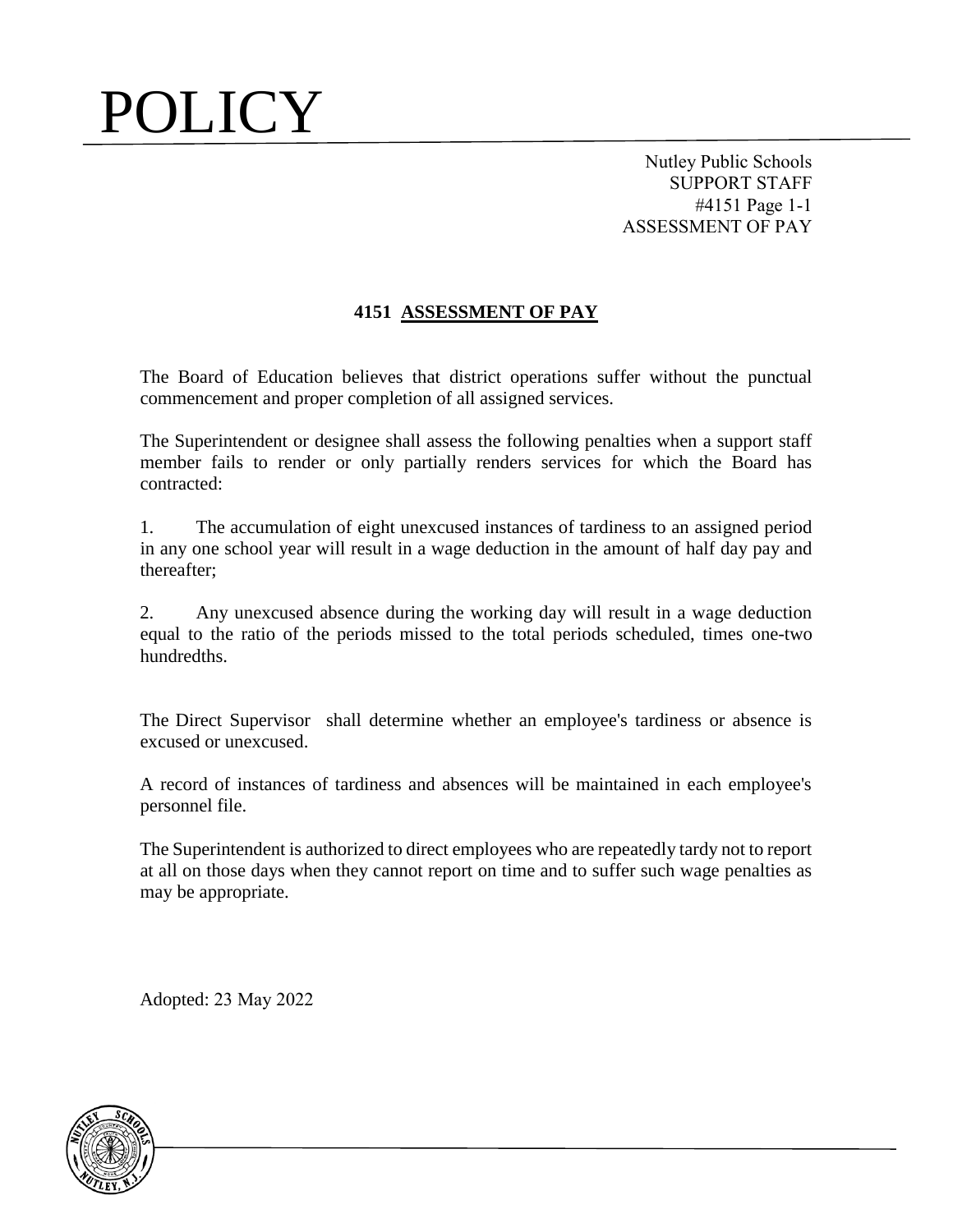Nutley Public Schools SUPPORT STAFF #4240 Page 1-1 EMPOLOYEE TRAINING

### **4240 EMPOLYEE TRAINING**

The Board of Education believes that continuing training and study is essential to the improvement of employee performance and the acquisition of technological skills. The Board encourages all employees to participate in appropriate training programs.

The Superintendent or designee shall prepare rules for employee participation in programs of job skill improvement. The rules will include methods of reporting and verifying claims for participation in such activities.

The Board will reimburse employee requests for attendance at training programs provided participation has been approved in advance by the Superintendent or designee and the costs of participation do not exceed the amount approved annually by the Board.

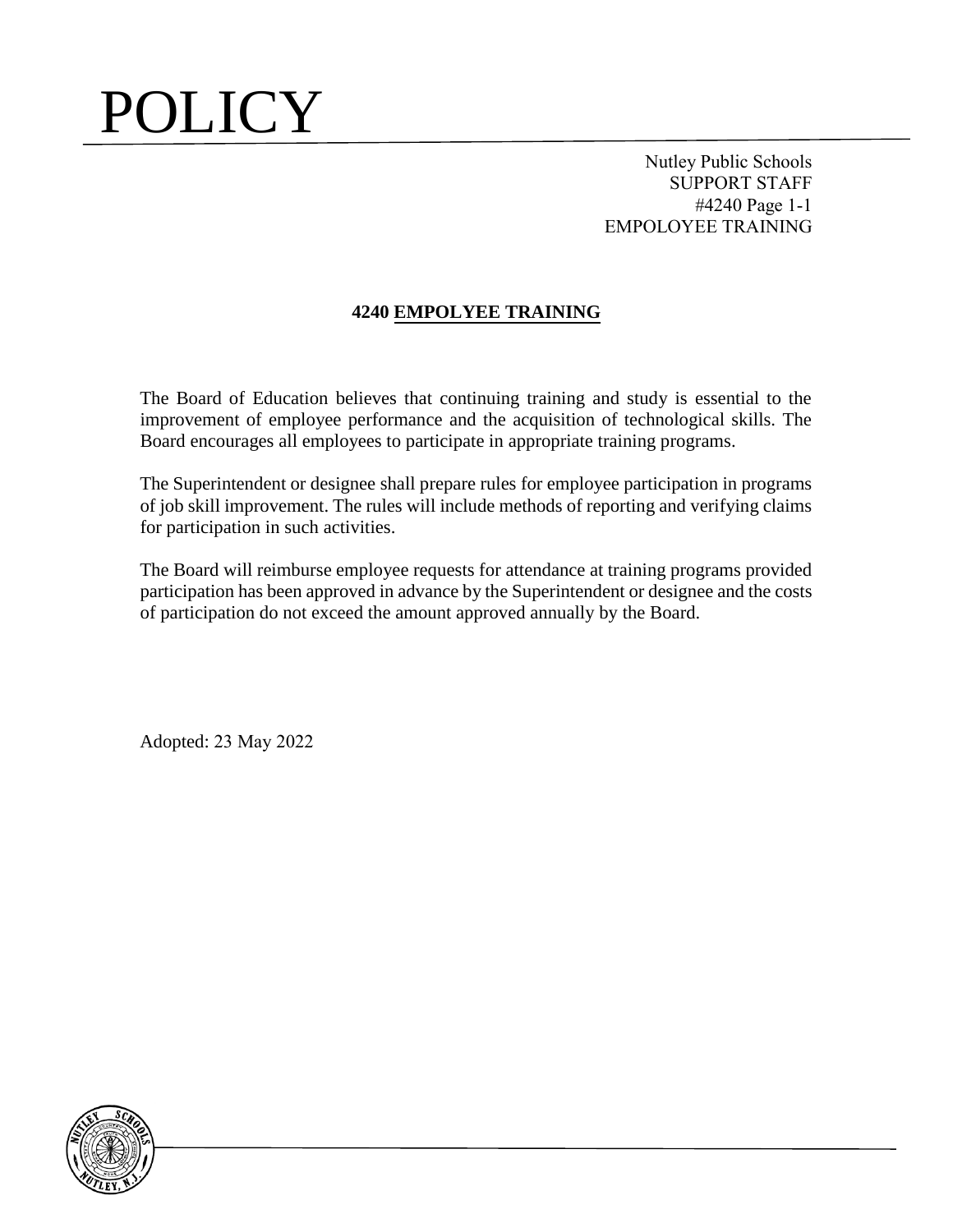Nutley Public Schools SUPPORT STAFF #4360 Page 1-1 SUPPORT STAFF MEMBER TENURE

### **4360 SUPPORT STAFF MEMBER TENURE**

The Board of Education directs that the tenure status of support staff members be determined only in accordance with law and this policy and such contractual terms as may have been negotiated with the employee's majority representative.

N.J.S.A. 18A:17-2; 18A:17-3

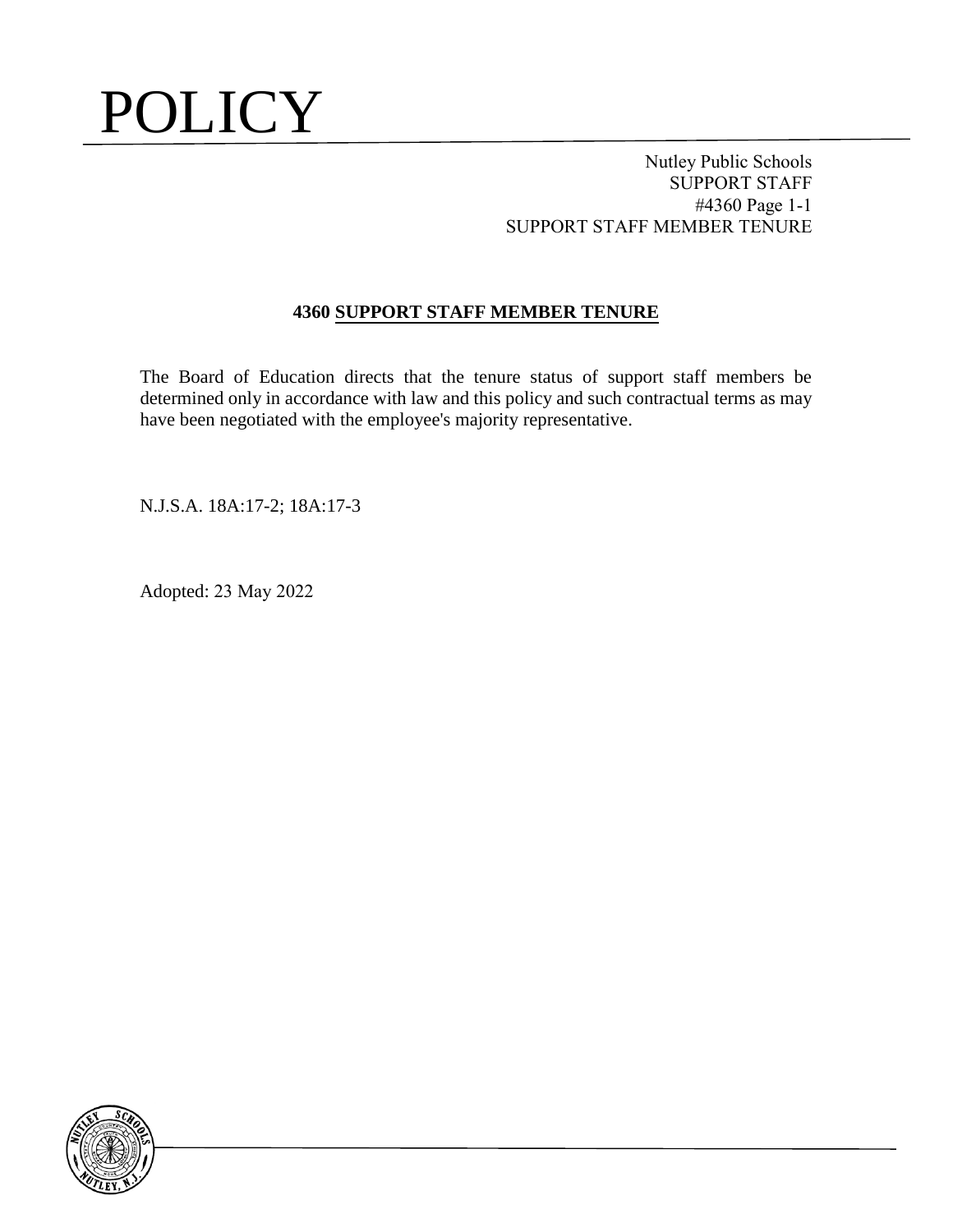Nutley Public Schools **COMMUNITY** #9150 Page 1-1 SCHOOL VISITORS

#### **9150 SCHOOL VISITORS**

The Board of Education welcomes and encourages visits to school by parent(s) or legal guardian(s), other adult residents of the community, and interested educators. In order for the educational program to continue undisturbed when visitors are present and to prevent the intrusion of disruptive persons into the schools, the Board directs the enforcement of rules governing school visits.

The Superintendent and Building Principal each possess the authority to prohibit the entry of any person into a school of this district or to expel any person from the school when there is reason to believe the presence of such person would be inimical to the good order of the school. If such a person refuses to leave the school grounds or creates a disturbance, the Principal is authorized to request from the local law enforcement agency whatever assistance is required to remove the individual.

Visitors shall be required to register their presence in the school. The district may utilize a visitor screening system, to check against public safety agencies. No staff member shall transact business with or permit the continuing presence in the school of a visitor who has not been duly registered.

No visitor may confer with a student in school without the approval of the Principal; any such conference may take place only in the presence of a teaching staff member and/or administrator.

The Superintendent shall develop regulations that will protect students and employees of the district from disruption to the educational program and the efficient conduct of their assigned tasks.

N.J.S.A. 2C:18-3 N.J.S.A. 18A:17-42; 18A:20-1; 18A:20-34

Cross reference: Policy Guide No. 5520, 7440

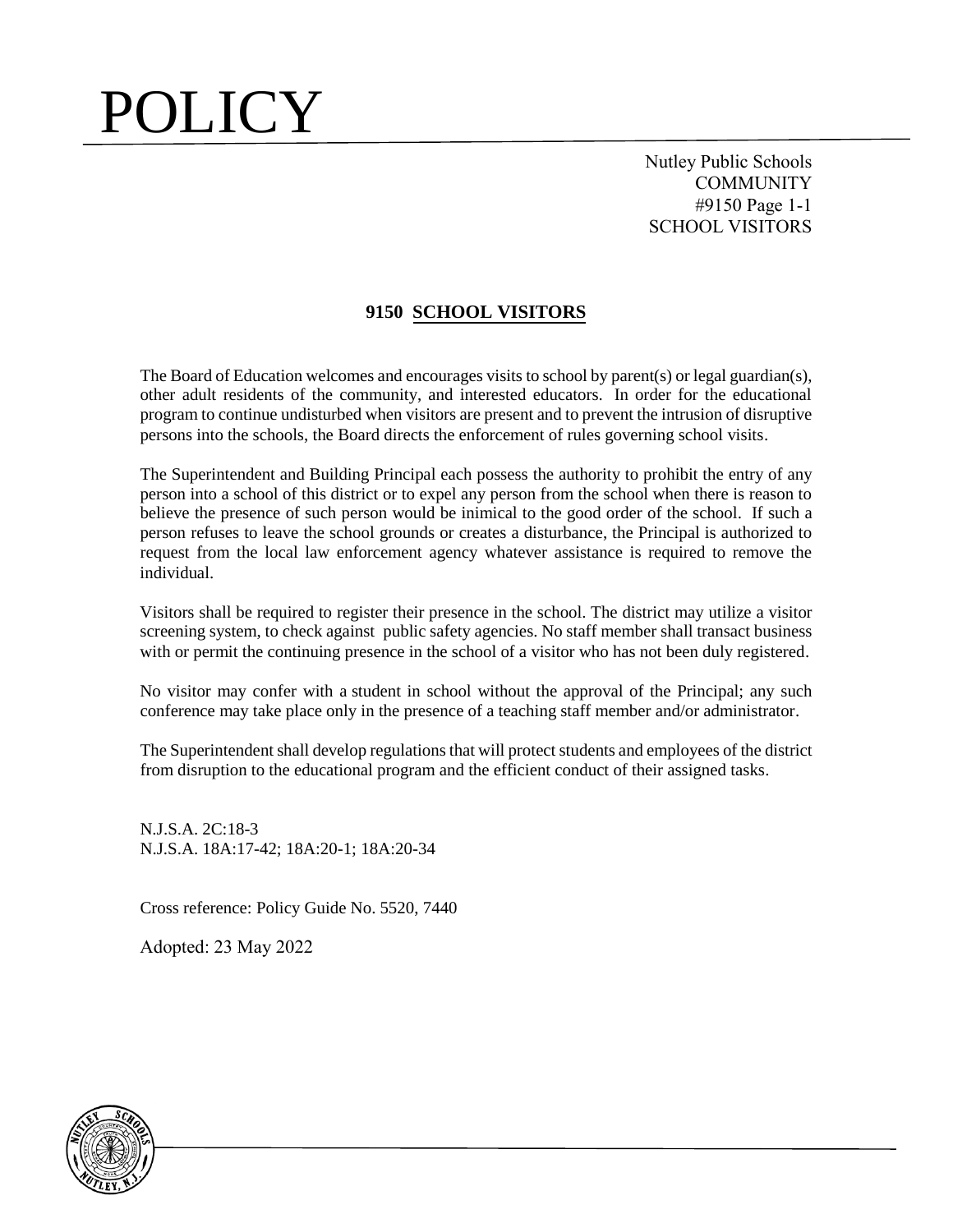Nutley Public Schools **COMMUNITY** R9150 SCHOOL VISITORS Page 1 of 5

### R 9150 **SCHOOL VISITORS**

#### A. Definition

"Visitor" means any person present in a school building on a school day during the hours school is in session, other than those persons whose presence is required by their enrollment in the school or employment by the Board and includes, but need not be limited to, parents or legal guardians, family members, district residents, guests, educational researchers, and members of the Board. For the purposes of this regulation, "visitor" does not include persons present in school buildings to attend meetings of the Board or events sponsored by organizations granted permission by the Board to meet in the school.

#### B. Registration

1. Every visitor is required to register in the school office, by scanning their driver's license or other official identification document, for verification by the identify management system, and checking against the sexual offender's registry.

2. A notice will be prominently posted at each entrance to the school building, advising visitors to report to the school office before advancing to any other part of the school. Additional signs should be posted in the lobby of each building to advise visitors not to proceed without registering in the school office.

3. The Principal will maintain a logbook in the main office of the school. Each visitor shall enter his/her name and the purpose of his/her visit in the logbook except that the Principal may exempt trades persons who make regular and frequent visits to the school.

4. Each visitor will be given an identification tag or badge, printed by the visitor management system, which must be worn while the visitor is in the school. The Principal

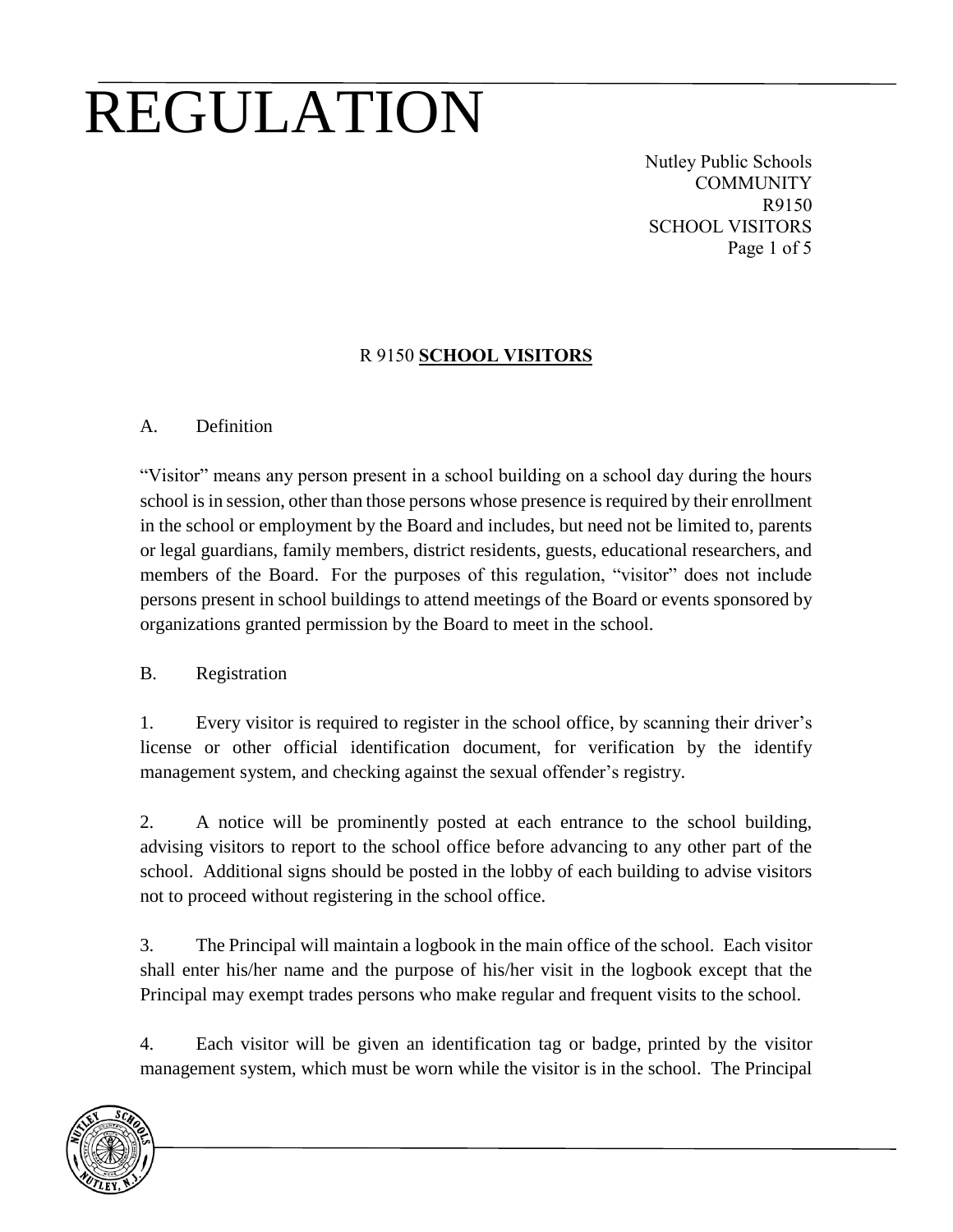Nutley Public Schools **COMMUNITY** R9150 SCHOOL VISITORS Page 2 of 5

may give a permanent identification tag or badge to a trades person who makes regular and frequent visits to the school.

5. The Principal or office personnel designated by the Principal shall arrange for an escort to accompany each visitor to his/her destination except that the Principal may permit visitors familiar with the school and personally known to the Principal to proceed unaccompanied.

6. A staff member who encounters a visitor without identification will request the visitor to report at the school office, and if feasible, conduct the visitor to the school office. A visitor who resists the request or refuses to be conducted to the school office shall be reported to the Principal immediately.

7. A teacher shall not admit a visitor to his/her classroom unless the visitor has the identifying tag or badge or is accompanied by the Principal or the Principal's designee.

8. When a visitor has completed the business of his/her visit, he/she will return directly to the school office, return the identification tag or badge, and promptly leave the building.

9. The provisions of this paragraph may be waived for parents or legal guardians attending scheduled parent-teacher conferences.

C. Permission to Visit Classroom

1. Permission to visit a classroom in session must be sought from and granted by the Principal.

2. In general, arrangements to visit a classroom should be made at least one day in advance of the intended visit.

3. If the intended visit would interfere with the planned instructional program, the Principal will so advise the visitor and suggest another time for the visit.

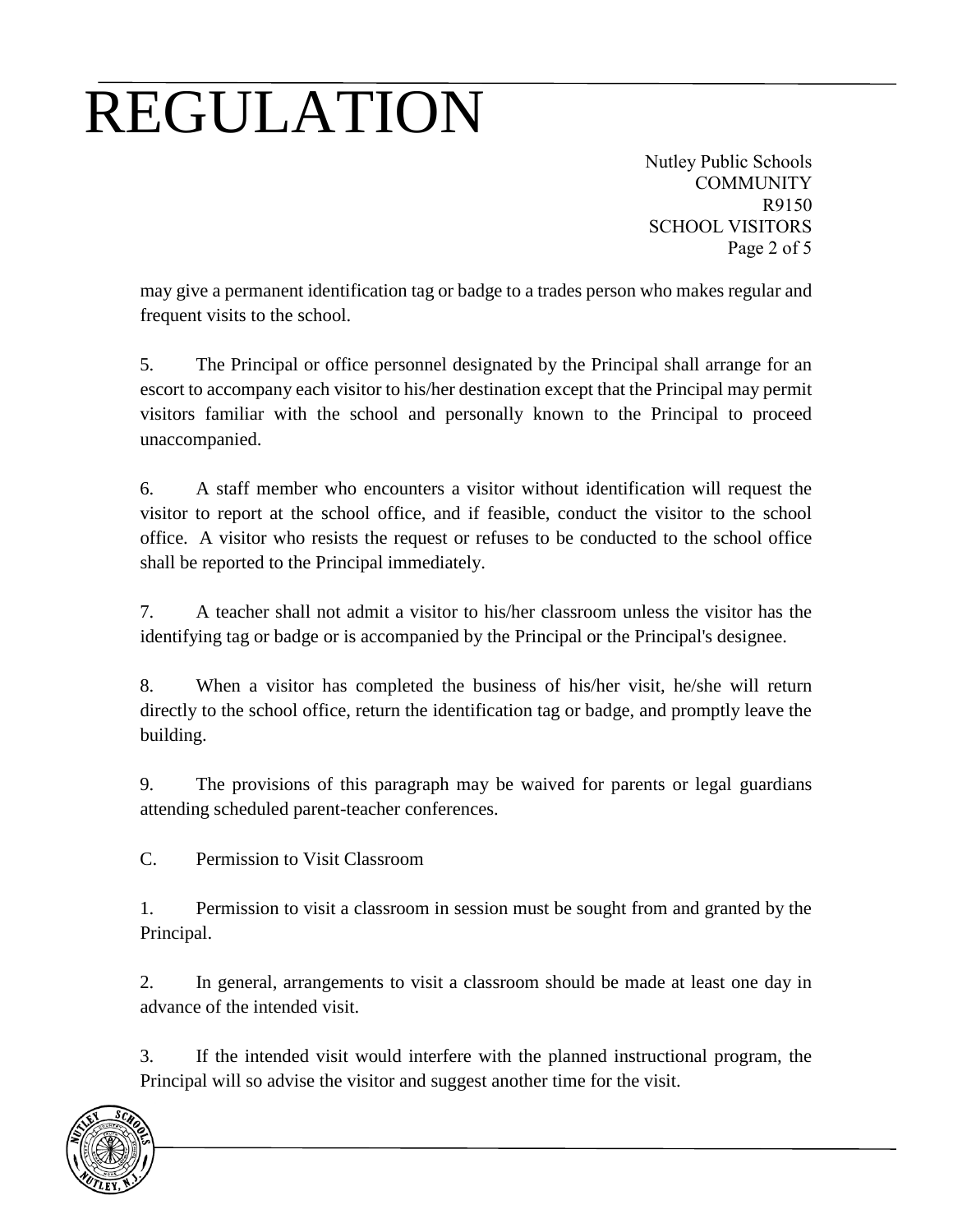Nutley Public Schools **COMMUNITY** R9150 SCHOOL VISITORS Page 3 of 5

4. The Principal is authorized to exclude a visitor from a classroom if the Principal has reason to suspect that the visitor may disrupt the educational program or threaten the health and safety of students or staff members.

5. The parent(s) or legal guardian(s) who arrives at school without having sought advance approval of a classroom visit may be admitted to the classroom at the discretion of the Principal.

6. The Principal may arrange visits to classrooms by educators and student teachers with the cooperation and consent of the classroom teachers.

7. Teachers may invite guest speakers or observers to their classrooms with the approval of the Principal. Each such guest speaker and observer must sign the school logbook.

8. The Principal has the authority to evaluate all requests to visit a classroom. A denied request will be accompanied by an explanation of the denial. The parent(s) or legal guardian(s) who has been denied access to his/her child's classroom may appeal the Principal's decision to the Superintendent, whose determination may be appealed to the Board of Education in accordance with Policy No. 9130.

D. Limitations on Visits to School

1. Visitors are permitted in the schools only during school hours.

2. A visitor may remove a student from school only in strict accordance with Policy No. 5230.

3. A visitor may confer with a student in the school only with the approval of the Principal and in the presence of a teaching staff member.

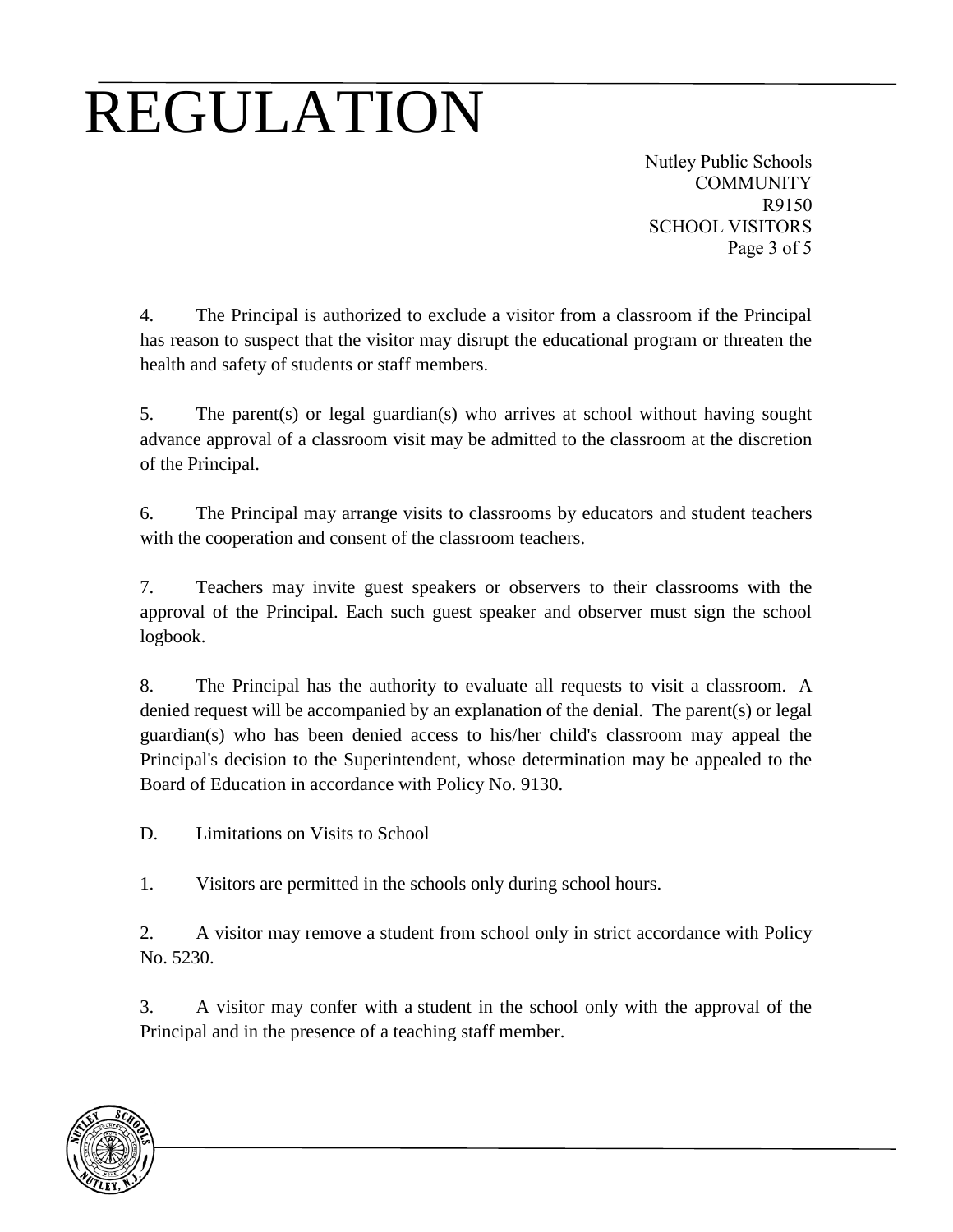Nutley Public Schools **COMMUNITY** R9150 SCHOOL VISITORS Page 4 of 5

4. A visitor to a classroom shall not interrupt the instructional program, speak to or disturb students, or distract the teacher. A visitor who wishes to confer with the teacher must make arrangements for a conference at a later date.

5. A visitor may not bring a child or children to a classroom without the express permission of the teacher and the Principal.

6. A classroom visit may ordinarily not exceed sixty minutes without the express permission of the teacher and the Principal.

7. The Principal may restrict the number of visitors to any classroom at any one time. Preference will be given to the parent(s) or legal guardian(s) of students in the classroom.

E. Disruptive Visitors

1. The Principal has complete authority to exclude from school premises any person whom he/she believes may:

- a. Disrupt the instructional program;
- b. Disturb teachers or students; or
- c. Commit an illegal act.

2. A visitor whose presence or conduct is disruptive or whose conduct in the past suggests that he/she may be disruptive may be requested to leave the school premises. If the visitor so requested does not withdraw, the Principal may summon assistance from the Police Department.

3. A visitor who presents a serious and immediate threat to the health and safety of persons in the school may be subdued by appropriate means pending the arrival of law enforcement officers.